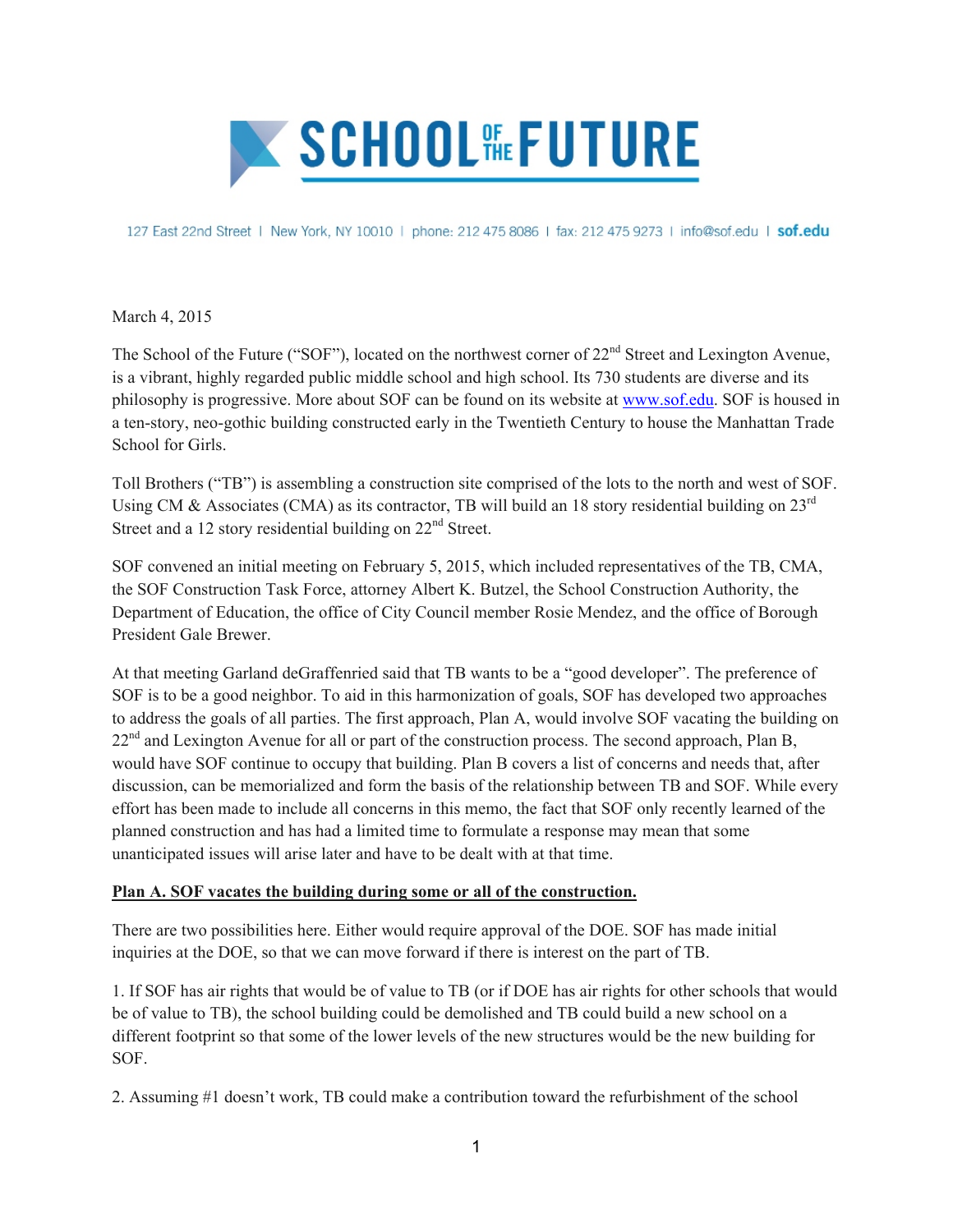building (and perhaps even do the actual work) and SOF would return to the building when the refurbishment was completed and the construction on adjoining lots had moved far enough along to minimize issues of disruption in the school.

If either #1 or #2 is of interest to TB, SOF would move forward with its initiatives within the DOE.

# **Plan B. SOF remains in the building during construction.**

# I. Communication.

There needs to be ease of communication at all times between the parties. In addition to having responsible parties at TB/CMA that SOF can contact at any time, we would suggest a weekly meeting attended by TB, CMA, SOF, and any other interested parties who wish to be present (such as SCA, DOE, Community Board 5, the offices of Gail Brewer and Rosie Mendez, etc.). On a less frequent basis, perhaps quarterly, this meeting could be expanded to include others such as representatives from other buildings affected by the construction. In addition, we would ask that the TB/CMA create a weekly newsletter to inform not only SOF but the wider community of what construction activities will be taking place. Please see http://www.wvrdevelopment.com/updates.shtml for an example of the newsletter created by Rudin for their development of the St. Vincent's Hospital site.

# II. Noise.

We would ask that noise levels within the school not exceed 45 decibels. Per DEP regs, the school is a "sensitive receptor" and that decibel limit (which follows the proposed Int 0420-2014 now before The New York City Council) would aid in minimizing academic disruption. We're aware that a noise mitigation plan will have to be developed and filed. We also have some questions and comments:

A. At the meeting we were advised that demolition of the two existing building will be "by hand". What tools will be used in that process and how noisy are these tools?

B. We understand the foundation will not be deep. From the schematic it appears to be 13-21 feet. It was indicated that a slow-moving, augured drill would be used for the foundation. Can you give us more information about this drill?

C. We are particularly concerned about the school windows facing west in the setback. These are needed for classroom ventilation and light. To soundproof these windows, can additional interior windows be installed? Can a noise barrier be erected on the lot line to the west of the windows to aid in the mitigation? SOF can't function without the use of these classrooms. Also, the lowest level of these windows will apparently be beneath the courtyard level of the new development. There are some other windows facing the lot line that should be included in the discussion.

D. With respect to the erection of the superstructure of the new buildings, what noise abatement steps will be taken? To what degree is it possible to use pre-fab panels instead of poured concrete in enclosing the superstructure?

E. More generally, what sound barriers are likely to be most effective? Is it possible to use barriers to prevent sound traveling on Lexington Avenue and on 22nd Street?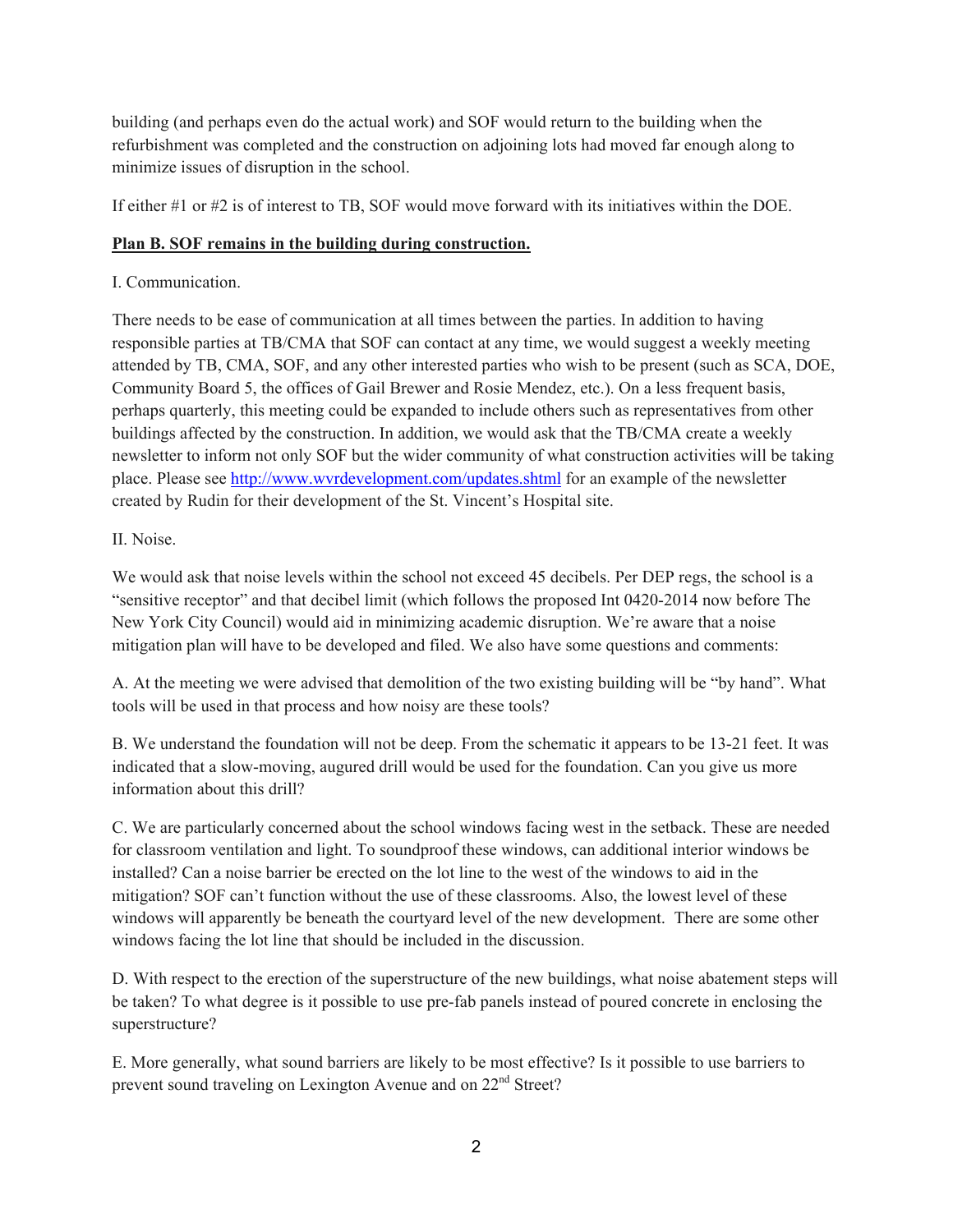F. Do TB/CMA know of any other planned construction within a one block radius of SOF, such as where the Time Warner building is located? Is there any particular reason why the lot perimeters at 120 East 23<sup>rd</sup> Street are marked in red on the Schematic Design?

III. Environmental Issues and Air Quality.

SOF naturally wants the highest level of environmentally sound procedures followed with respect to air quality (including asbestos, PCBs if any, dust, etc.) during demolition and also during construction.

A. Related to this is how air quality will be maintained inside SOF. With respect to that, SOF requests that TB pay for covering all air conditioners with filtering materials, appropriate air purifiers for each room, repair and cleaning of all air conditioners during construction (and cleaning of the windows), and the replacement of all air conditioners on the conclusion of construction. For windows that need to be sealed (such as the four small lot line windows in the north-facing wall), we ask that TB pay for the sealing and any needed ventilation caused by the loss of the windows. As with all filings (see Section IX), we would ask to see them prior to filing so we can review them and be supportive through the approval process. SOF also wants to review any reports or studies prepared regarding air quality and related issues.

B. We are also concerned about the risks of soil and ground water contamination and related exposure risks at SOF. SOF wants to review the environmental phase 1 audit and, if done, the phase 2 audit. Do we know if there are hazardous materials such as fuel oil storage tanks and contaminated soil that will require excavation and removal? Is lead-based paint present in either of the two buildings to be demolished? What about PCBs or other hazardous materials?

C. What parties will play a role with respect to environmental issues? This would include subcontractors hired to do the work and monitor environmental conditions.

D. Will asbestos and related abatements be done prior to demolition or as part of demolition?

E. Does the written health and safety plan for the project exist at this time? If not, can it be provided to SOF when it is created?

F. What precautions will be taken to control dust? SOF will want to review the dust mitigation plan prepared for the NYC DEP.

G. What will be done to secure the site and any waste dumpsters?

H. Is there a central location where all material safety data sheets will be maintained for chemical products that will be used during the building and construction phases?

IV. The SOF Building.

SOF needs assurances that the foundation, walls, and roof of the school will be properly protected during all phases of demolition and construction. This will require constant monitoring. We would want to review the supportive excavation drawings. Also, we would ask that TB pay to repair or replace anything that suffers damage. For example, the roof garden will be destroyed by protective covering and we would need to replace the garden. Any proposed access agreement should be submitted to SOF at the same time as it is submitted to the School Construction Authority/DOE.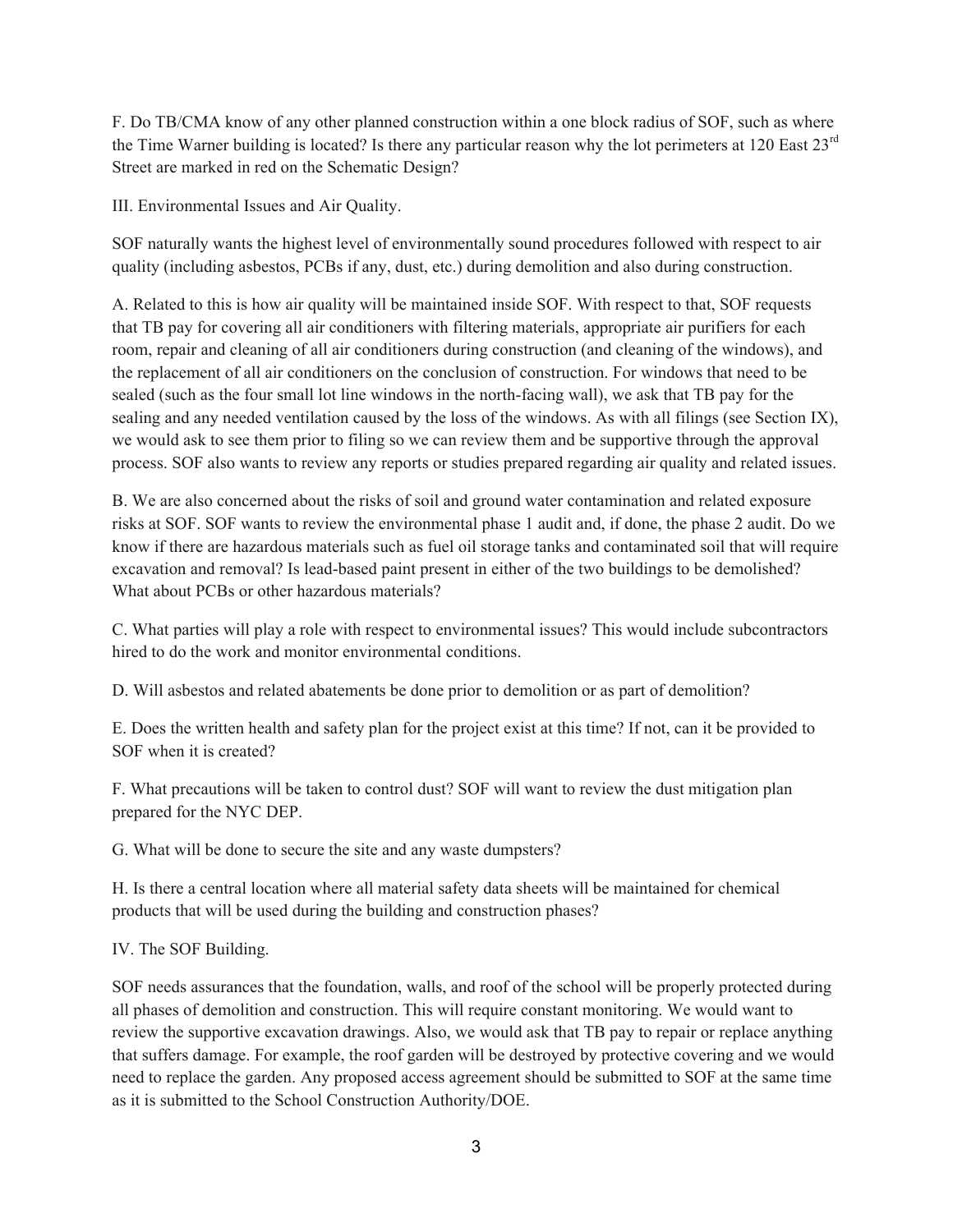### V. Scheduling of Work.

A. The initial schedule from CMA showed demolition over the summer, 2015. This, of course, made a lot of sense. At the meeting we were advised that demolition would go through November, 2015. This is much worse for the school. We understand that we can't control the overall schedule, but insofar as noisy and polluting work can be done when school is not in session, it will be best for everyone. There is summer school, but the number of students is small and SOF would do everything possible to move the students away from the construction areas. We would like to have the work schedule as you currently see it and be informed immediately if any changes are made to that schedule.

B. There was also a discussion of avoiding noisy work during certain key parts of the school year, such as examinations and SATs. What do you need from SOF so we can incorporate these concerns into the work schedule and TB's/CMA's plans?

C. With respect to the daily school day, it would be best not to have trucks or dangerous activities on the street during the times before school starts, after school ends, and lunch hour when students are coming and going from the building. An adequate buffer would be 7:45-8:20, 11:30-1:20, and 3:10-3:45.

D. If noisy work could be done with after hours or weekend permits, it would ease the situation for the school.

E. Are delays in the final report from the Attorney General or the closing of the 23<sup>rd</sup> Street property to the north of SOF likely to delay commencement of work?

VI. Location of Work and Equipment.

We would ask that the applications put the crane on 23<sup>rd</sup> Street and that all entrance and exits by trucks and dumpsters also be on 23rd street. In addition, how will construction vehicle traffic be controlled? And how will such traffic impact the school? Can trucks generally be prevented from idling, but, in cases where idling is necessary, can this be done on  $23<sup>rd</sup>$  Street?

We would ask for the related assurance that the portions of Lexington Avenue and  $22<sup>nd</sup>$  Street adjacent to SOF not be used for any construction purposes and that the school entrances/exits never be blocked.

We would also like to know the planned coverage of the sidewalk bridge.

VII. TB Reimbursement of Extra SOF Expenses.

SOF will have to hire its own attorney, construction management consultant, independent monitoring firm for noise, air quality, and other construction issues (this would be separate from the independent monitoring firm used by TB), and may incur other related expenses due to the construction. School fundraising will antagonize the community and we prefer not to go that route.

In addition, SOF expects to lose students due to the construction. If this happens, SOF would want TB to compensate for this aspect of the process based on \$4,500 for general education students (computed year to year as of October  $31<sup>st</sup>$ ) and \$7,000 for special education students (computed year to year as of December 20<sup>th</sup>). The indicated amounts are the funding SOF receives, respectively, for such students.